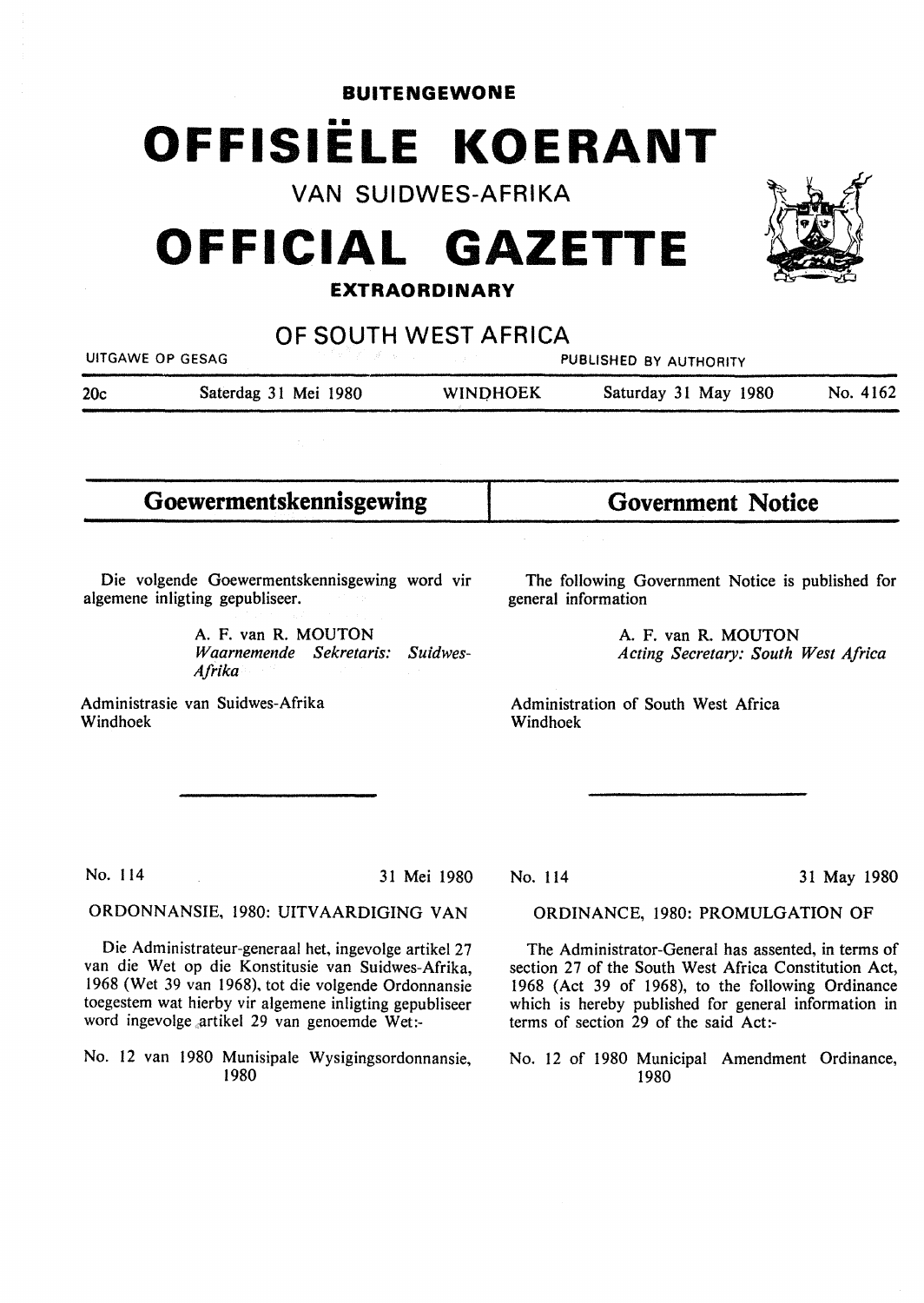$\frac{11}{37}$ 

| Ordonnansie<br>No. 12 van 1980                                                                                                                                         |                                                                                                                                                                                                                                                                                                                                                                                                                                                                  | ISIPALE WYSIGINGSORDONNANSIE, 1980                                                                                                                                                                                                                   |                                                                                                                                                                                                                                |
|------------------------------------------------------------------------------------------------------------------------------------------------------------------------|------------------------------------------------------------------------------------------------------------------------------------------------------------------------------------------------------------------------------------------------------------------------------------------------------------------------------------------------------------------------------------------------------------------------------------------------------------------|------------------------------------------------------------------------------------------------------------------------------------------------------------------------------------------------------------------------------------------------------|--------------------------------------------------------------------------------------------------------------------------------------------------------------------------------------------------------------------------------|
|                                                                                                                                                                        |                                                                                                                                                                                                                                                                                                                                                                                                                                                                  |                                                                                                                                                                                                                                                      |                                                                                                                                                                                                                                |
|                                                                                                                                                                        |                                                                                                                                                                                                                                                                                                                                                                                                                                                                  | VARE CEMUNIST                                                                                                                                                                                                                                        |                                                                                                                                                                                                                                |
|                                                                                                                                                                        |                                                                                                                                                                                                                                                                                                                                                                                                                                                                  | (Goedgekeur 27 Mei 1980)<br>(Afrikaanse teks deur die Administrateur-generaal                                                                                                                                                                        |                                                                                                                                                                                                                                |
|                                                                                                                                                                        |                                                                                                                                                                                                                                                                                                                                                                                                                                                                  | <b>onderteken</b> )                                                                                                                                                                                                                                  |                                                                                                                                                                                                                                |
|                                                                                                                                                                        |                                                                                                                                                                                                                                                                                                                                                                                                                                                                  | (Datum van inwerkingtreding 31 Mei 1980)                                                                                                                                                                                                             |                                                                                                                                                                                                                                |
|                                                                                                                                                                        |                                                                                                                                                                                                                                                                                                                                                                                                                                                                  |                                                                                                                                                                                                                                                      |                                                                                                                                                                                                                                |
|                                                                                                                                                                        |                                                                                                                                                                                                                                                                                                                                                                                                                                                                  | 医关节病 经经营 医肾下腺炎                                                                                                                                                                                                                                       |                                                                                                                                                                                                                                |
|                                                                                                                                                                        |                                                                                                                                                                                                                                                                                                                                                                                                                                                                  | AD ESA ER PAGEITIORGI                                                                                                                                                                                                                                |                                                                                                                                                                                                                                |
|                                                                                                                                                                        |                                                                                                                                                                                                                                                                                                                                                                                                                                                                  | ORDONNANSIE                                                                                                                                                                                                                                          |                                                                                                                                                                                                                                |
|                                                                                                                                                                        |                                                                                                                                                                                                                                                                                                                                                                                                                                                                  | <b>Contract Tot wysiging van die Munisipale Ordonnansie 1963, met</b><br>betrekking tot ampsontruiming deur raadslede.                                                                                                                               |                                                                                                                                                                                                                                |
|                                                                                                                                                                        |                                                                                                                                                                                                                                                                                                                                                                                                                                                                  | Die Wetgewende Vergadering van die Gebied Suidwes-<br>Afrika VERORDEN SOOS VOLG:-                                                                                                                                                                    |                                                                                                                                                                                                                                |
| Wysiging van artikel 23<br>van Ordonnansie 13 van<br>1963.                                                                                                             |                                                                                                                                                                                                                                                                                                                                                                                                                                                                  | 1. Artikel 23 van die Munisipale Ordonnansie 1963,<br>word hierby gewysig deur in paragraaf (f) na subparagraaf<br>(ii) die volgende subparagraaf in te voeg:                                                                                        |                                                                                                                                                                                                                                |
| <b>1989 1989 1999 1999 1999 1999 1999 1999 1999 1999 1999 1999 1999 1999 1999 1999 1999 1999 1999 1999 1999 1999 1999 1999 1999 1999 1999 1999 1999 1999 1999 1999</b> |                                                                                                                                                                                                                                                                                                                                                                                                                                                                  |                                                                                                                                                                                                                                                      |                                                                                                                                                                                                                                |
|                                                                                                                                                                        | na pasang poli                                                                                                                                                                                                                                                                                                                                                                                                                                                   | saamhede as raadslid na behore te verrig of die                                                                                                                                                                                                      |                                                                                                                                                                                                                                |
|                                                                                                                                                                        |                                                                                                                                                                                                                                                                                                                                                                                                                                                                  | kiesers deur wie hy verkies is na behore te                                                                                                                                                                                                          |                                                                                                                                                                                                                                |
| 347 12 19 11 12 13 14 15 17                                                                                                                                            |                                                                                                                                                                                                                                                                                                                                                                                                                                                                  | verteenwoordig nie; of". We see the second state of the second state of the second state of the second state of the second state of the second state of the second state of the second state of the second state of the second                       |                                                                                                                                                                                                                                |
| あせん なが難しない 浮し はなにあたる しょにいた                                                                                                                                             |                                                                                                                                                                                                                                                                                                                                                                                                                                                                  | o staliestikoho slave e an                                                                                                                                                                                                                           |                                                                                                                                                                                                                                |
| Kort titel.                                                                                                                                                            |                                                                                                                                                                                                                                                                                                                                                                                                                                                                  | 2. Hierdie Ordonnansie heet die Munisipale Wysigings-                                                                                                                                                                                                |                                                                                                                                                                                                                                |
|                                                                                                                                                                        | ordonnansie, 1980.                                                                                                                                                                                                                                                                                                                                                                                                                                               |                                                                                                                                                                                                                                                      |                                                                                                                                                                                                                                |
| 人名英格兰人姓氏博克斯 经原始管理程序 经公司                                                                                                                                                |                                                                                                                                                                                                                                                                                                                                                                                                                                                                  |                                                                                                                                                                                                                                                      | and that we have a great service                                                                                                                                                                                               |
|                                                                                                                                                                        |                                                                                                                                                                                                                                                                                                                                                                                                                                                                  |                                                                                                                                                                                                                                                      |                                                                                                                                                                                                                                |
|                                                                                                                                                                        |                                                                                                                                                                                                                                                                                                                                                                                                                                                                  |                                                                                                                                                                                                                                                      |                                                                                                                                                                                                                                |
|                                                                                                                                                                        |                                                                                                                                                                                                                                                                                                                                                                                                                                                                  |                                                                                                                                                                                                                                                      |                                                                                                                                                                                                                                |
|                                                                                                                                                                        |                                                                                                                                                                                                                                                                                                                                                                                                                                                                  |                                                                                                                                                                                                                                                      |                                                                                                                                                                                                                                |
| 1990年1月                                                                                                                                                                |                                                                                                                                                                                                                                                                                                                                                                                                                                                                  | 计算机 网络阿尔巴特 医后缀 经未定                                                                                                                                                                                                                                   | and the state                                                                                                                                                                                                                  |
| 一体。那家和子衣和小小孩的小孩, (2) 2012年12月22日 1月22日                                                                                                                                 |                                                                                                                                                                                                                                                                                                                                                                                                                                                                  | (四) 的复数人工的复数形式人民法院的一个人,但是                                                                                                                                                                                                                            |                                                                                                                                                                                                                                |
| s a chat tric both wous suppliers well construct project in a                                                                                                          |                                                                                                                                                                                                                                                                                                                                                                                                                                                                  | The East of Edges (24) and 1992 and 24 million of the Common Common                                                                                                                                                                                  |                                                                                                                                                                                                                                |
| 医心室硬面炎 地面 除了 网络安全出现 医乳头病 医小脑下层 医心房炎<br>where the second states and a second state of the second<br>经销售数据 医无中枢的 化甲基乙烯 医乳房发酵 医精神病 化聚合物 医单位                               | in Ville<br>$\mathbb{E}[\mathcal{S}^{\mathbb{C}}] \leq \mathcal{E}[\mathcal{S}^{\mathbb{C}} \cap \mathcal{S}^{\mathbb{C}} \cap \mathcal{S}^{\mathbb{C}}] \leq \mathbb{E}[\mathcal{S}^{\mathbb{C}} \cap \mathcal{S}^{\mathbb{C}} \cap \mathcal{S}^{\mathbb{C}} \cap \mathcal{S}^{\mathbb{C}} \cap \mathcal{S}^{\mathbb{C}} \cap \mathcal{S}^{\mathbb{C}} \cap \mathcal{S}^{\mathbb{C}} \cap \mathcal{S}^{\mathbb{C}} \cap \mathcal{S}^{\mathbb{C}} \cap \mathcal$ | man the residents and management of the company of the<br>strande to be also affairs attead. Paut, som as teacher at<br>a sa kilima na mangkilin kata na mana na mana na mana na mana na mana na mana na mana na mana na mana na mana n<br>Manazarta | THE ROOM RESIDENCE OF THE PARTIES OF THE RESIDENCE OF THE RESIDENCE OF THE RESIDENCE OF THE RESIDENCE OF THE RESIDENCE OF THE RESIDENCE OF THE RESIDENCE OF THE RESIDENCE OF THE RESIDENCE OF THE RESIDENCE OF THE RESIDENCE O |
| ame and a community by bypedia and a series of a construction of the company of the space of a construction of<br>2044.00                                              |                                                                                                                                                                                                                                                                                                                                                                                                                                                                  |                                                                                                                                                                                                                                                      | 마당 1                                                                                                                                                                                                                           |
|                                                                                                                                                                        |                                                                                                                                                                                                                                                                                                                                                                                                                                                                  |                                                                                                                                                                                                                                                      |                                                                                                                                                                                                                                |
|                                                                                                                                                                        |                                                                                                                                                                                                                                                                                                                                                                                                                                                                  |                                                                                                                                                                                                                                                      |                                                                                                                                                                                                                                |
|                                                                                                                                                                        |                                                                                                                                                                                                                                                                                                                                                                                                                                                                  |                                                                                                                                                                                                                                                      |                                                                                                                                                                                                                                |
|                                                                                                                                                                        |                                                                                                                                                                                                                                                                                                                                                                                                                                                                  |                                                                                                                                                                                                                                                      |                                                                                                                                                                                                                                |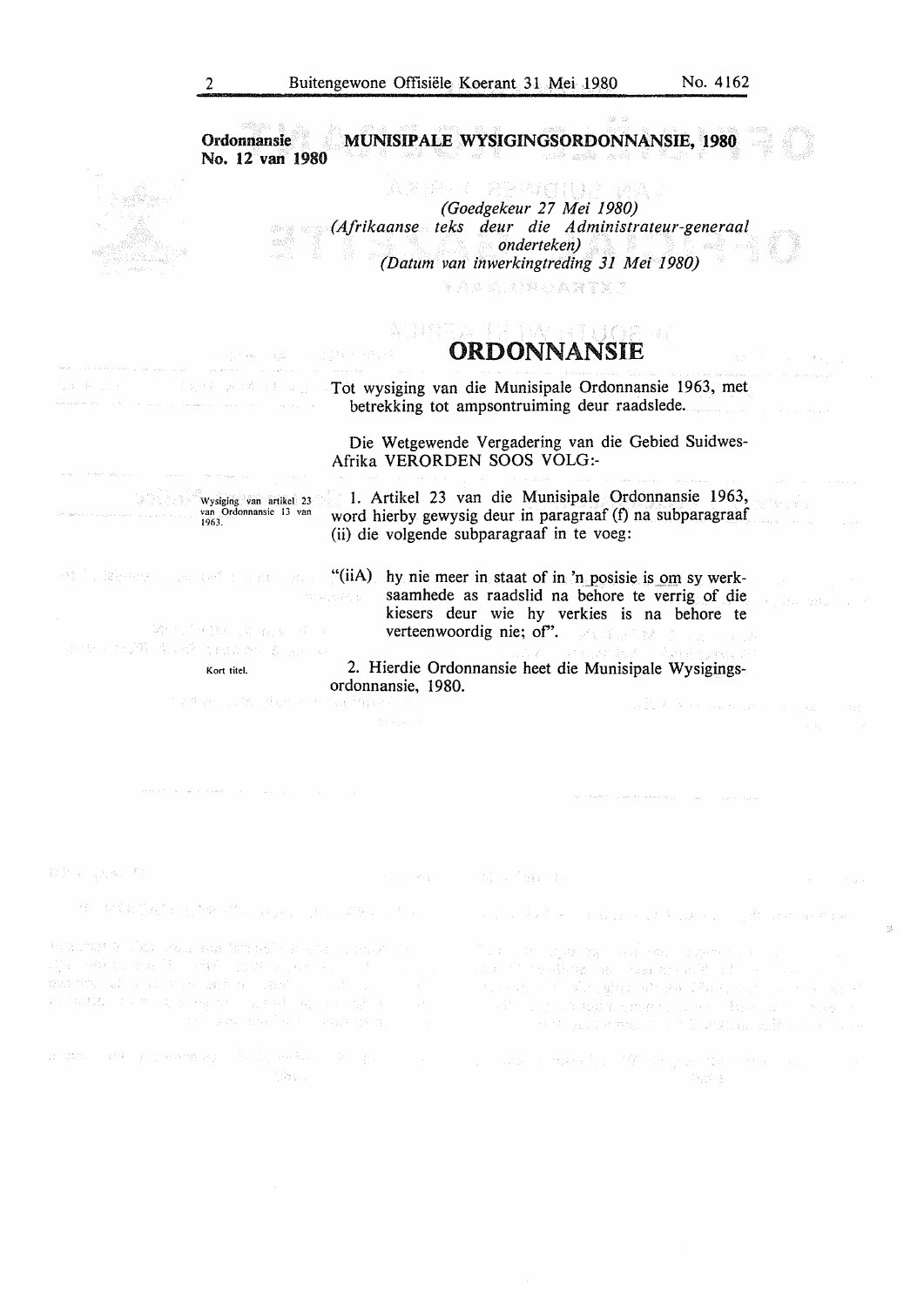#### **MUNICIPAL AMENDMENT ORDINANCE, 1980**

**Ordinance No. 12 of 1980** 

*(Assented to 27 May 1980) (Afrikaans text signed by the Administrator-General) (Date of commencement 31 May 1980)* 

## ORDINANCE

To amend the Municipal Ordinance, 1963, with regard to the vacation of office by councillors.

BE IT ORDAINED by the Legislative Assembly for the Territory of South West Africa, as follows:-

1. Section 23 of the Municipal Ordinance, 1963, is hereby amended by the insertion in paragraph (f) after subparagraph (ii) of the following subparagraph: Amendment of section 23 of Ordinance 13 of 1963.

"(iiA) his being no longer able or in a position to properly perform his functions as a councillor or to properly represent the voters by whom he was elected; or".

2. This Ordinance shall be called the Municipal Amend-<br>
short title. ment Ordinance, 1980.